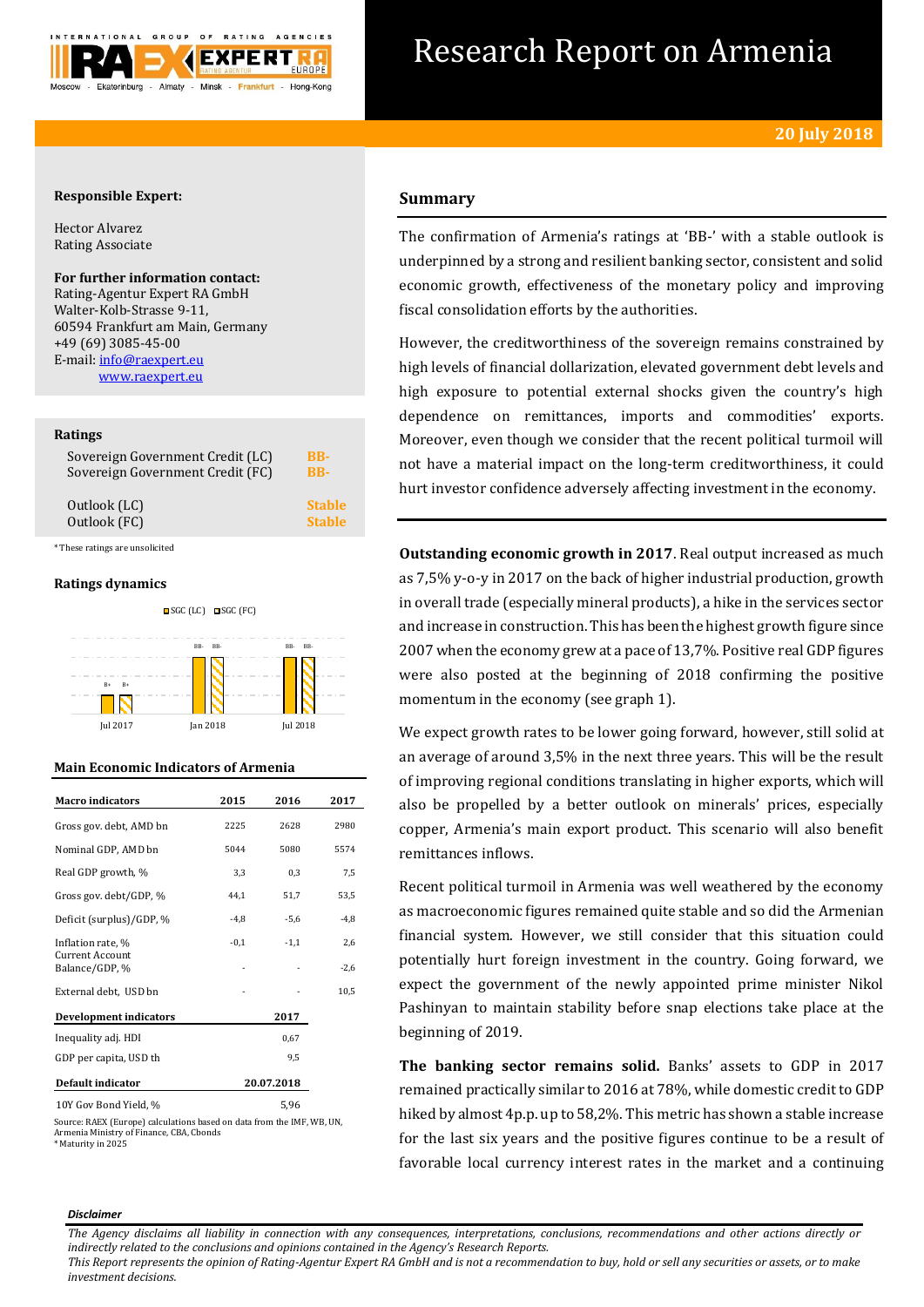**Graph 1:** Macroeconomic indicators, %



Source: RAEX-Europe calculations based on data from the IMF

**Graph 2:** Financial soundness indicators, %



Source: RAEX-Europe calculations based on data from the CBA

**Graph 3:** Government debt dynamics, %



Source: RAEX-Europe calculations based on data from the IMF

narrowing spread between AMD and USD loans (5p.p. as of May 2018). More importantly, credit has also started to grow in the non-financial corporates sector; as of May 2018, it had grown by more than 80% y-o-y in absolute terms. This, coupled with other de-dollarization measures by the CBA, have caused financial dollarization levels to decline further. As of May 2018, FX loans stood at 60% of total loans and FX deposit represented 53,2% of total deposits. Despite such improvements, dollarization levels remain high and could destabilize a so-far effective monetary policy.

Capitalization levels in the Armenian banking sector are still high as the capital adequacy ratio was 18,7% as of March 2018 and has remained stable for the past years. Moreover, as of the same date, NPLs to total loans stood at 5,4% and ROA posted a figure of 1,4%. These metrics reflect the continued stability of the system (see graph 2).

Nevertheless, the banking system remains concentrated as the top-3 banks account for around 41% of total assets.

**Government debt continued to increase but expected to decline in the long term.** Government debt to GDP and to budget revenues increased up to 53,5% and 252,2% in 2017, a hike of 1,7p.p. and 10p.p. respectively as compared to 2016 (see graph 3). Moreover, public debt, a measure of debt including obligations from the CBA, was around 59% of GDP in 2017. In 2018, these figures have remained stable. As of May 2018, government and public debt figures have both declined in absolute terms. This is a positive sign that the authorities are following their debt management strategy. Even though debt figures remain elevated as compared to its non-oil dependent peers<sup>1</sup>, we expect this figure to decline further in the long-term perspective as the authorities start to implement a new fiscal framework which includes budget consolidation efforts and a new fiscal rule.

In addition, we still consider the government debt structure to remain favorable in general terms. As of our latest revision, this remains almost unchanged with short-term debt accounting for 2,6% of total debt and floating interest representing 13,8% of total obligations as of May 2018. Once again, the negative part of the structure is the amount of FXdenominated debt which remains elevated at 81,8%. Despite this, most of this debt is in concessional terms partially mitigating the credit and exchange rate risk for the country.

**Monetary policy remains expansive as inflation has yet to reach the target.** The monetary policy of the Central Bank of Armenia (CBA) remains loose which has helped inflation levels to climb towards the 4% target. However, as of 2Q 2018, inflation started to grow at a slower pace and by June 2018 the y-o-y CPI increase was only 0,9% as food prices saw

<sup>1</sup> Non-oil dependent peers include Georgia, Kyrgyzstan and Tajikistan.

# *Disclaimer*

1

*The Agency disclaims all liability in connection with any consequences, interpretations, conclusions, recommendations and other actions directly or indirectly related to the conclusions and opinions contained in the Agency's Research Reports.*

*This Report represents the opinion of Rating-Agentur Expert RA GmbH and is not a recommendation to buy, hold or sell any securities or assets, or to make investment decisions.*